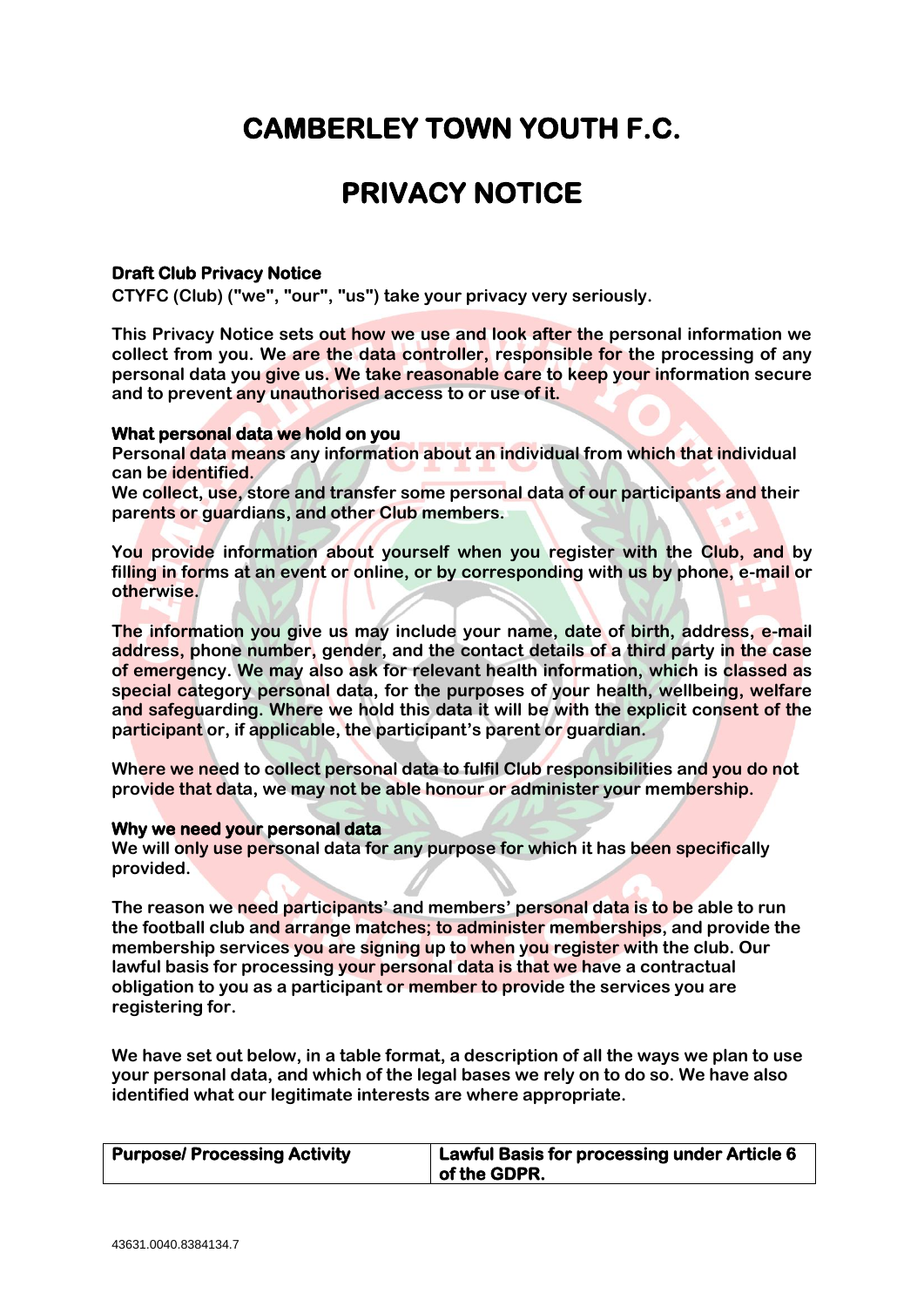| payments/ subs<br>organising matches<br>Performance of a contract<br>sending out match or Club<br>Performance of a contract<br>information and updates<br>Performance of a contract<br>sharing data with coaches,<br>managers or officials to run training<br>sessions or enter events<br>Performance of a contract<br>sharing data with leagues we are in<br>membership of, county associations<br>and other competition providers for<br>entry in events<br>sharing data with committee<br>The Club has a legitimate interest to<br>members to provide information<br>maintain member and participant<br>about club activities, membership<br>correspondence for club community<br>renewals or invitation to social<br>purposes.<br>events<br>sharing data with third party service<br>The Club has a legitimate interest to run the<br>or facility providers<br>organisation efficiently and as it sees fit.<br>Provision of some third party services is for<br>the benefit of the Club, participants and its<br>members.<br>The Club has a legitimate interest to run the<br>sharing anonymised data with a<br>funding partner as condition of grant<br>organisation efficiently and as it sees fit.<br>funding e.g. Local Authority<br>Application for funding is a purpose that<br>benefits the Club, participants and its<br>members.<br>publishing match and league results<br>Consent. We will only publish your personal<br>data in a public domain, including images<br>and names, if you have given your consent<br>for us to do so. In the case of children under<br>the age of 13 then only with written consent<br>of parent/guardian<br><b>Track &amp; Trace capture</b><br>Consent. We will pass on information to<br>assist in the NHS Test & Trace efforts but<br>only if requested by them.<br>sending out marketing information<br>Consent. We will only send you direct<br>such as newsletters and information<br>marketing if you are an existing member,<br>about promotions and offers from<br>participant or other associated individual<br>and you have not previously objected to this<br>sponsors<br>marketing, or, you have actively provided<br>your consent.<br><b>Consent. We will only process details on</b><br>To ensure we understand possible<br>health risks<br>your medical history with your consent. |                                 |                           |
|-------------------------------------------------------------------------------------------------------------------------------------------------------------------------------------------------------------------------------------------------------------------------------------------------------------------------------------------------------------------------------------------------------------------------------------------------------------------------------------------------------------------------------------------------------------------------------------------------------------------------------------------------------------------------------------------------------------------------------------------------------------------------------------------------------------------------------------------------------------------------------------------------------------------------------------------------------------------------------------------------------------------------------------------------------------------------------------------------------------------------------------------------------------------------------------------------------------------------------------------------------------------------------------------------------------------------------------------------------------------------------------------------------------------------------------------------------------------------------------------------------------------------------------------------------------------------------------------------------------------------------------------------------------------------------------------------------------------------------------------------------------------------------------------------------------------------------------------------------------------------------------------------------------------------------------------------------------------------------------------------------------------------------------------------------------------------------------------------------------------------------------------------------------------------------------------------------------------------------------------------------------------------------------------------------------------------------------------------|---------------------------------|---------------------------|
|                                                                                                                                                                                                                                                                                                                                                                                                                                                                                                                                                                                                                                                                                                                                                                                                                                                                                                                                                                                                                                                                                                                                                                                                                                                                                                                                                                                                                                                                                                                                                                                                                                                                                                                                                                                                                                                                                                                                                                                                                                                                                                                                                                                                                                                                                                                                                 | processing membership forms and | Performance of a contract |
|                                                                                                                                                                                                                                                                                                                                                                                                                                                                                                                                                                                                                                                                                                                                                                                                                                                                                                                                                                                                                                                                                                                                                                                                                                                                                                                                                                                                                                                                                                                                                                                                                                                                                                                                                                                                                                                                                                                                                                                                                                                                                                                                                                                                                                                                                                                                                 |                                 |                           |
|                                                                                                                                                                                                                                                                                                                                                                                                                                                                                                                                                                                                                                                                                                                                                                                                                                                                                                                                                                                                                                                                                                                                                                                                                                                                                                                                                                                                                                                                                                                                                                                                                                                                                                                                                                                                                                                                                                                                                                                                                                                                                                                                                                                                                                                                                                                                                 |                                 |                           |
|                                                                                                                                                                                                                                                                                                                                                                                                                                                                                                                                                                                                                                                                                                                                                                                                                                                                                                                                                                                                                                                                                                                                                                                                                                                                                                                                                                                                                                                                                                                                                                                                                                                                                                                                                                                                                                                                                                                                                                                                                                                                                                                                                                                                                                                                                                                                                 |                                 |                           |
|                                                                                                                                                                                                                                                                                                                                                                                                                                                                                                                                                                                                                                                                                                                                                                                                                                                                                                                                                                                                                                                                                                                                                                                                                                                                                                                                                                                                                                                                                                                                                                                                                                                                                                                                                                                                                                                                                                                                                                                                                                                                                                                                                                                                                                                                                                                                                 |                                 |                           |
|                                                                                                                                                                                                                                                                                                                                                                                                                                                                                                                                                                                                                                                                                                                                                                                                                                                                                                                                                                                                                                                                                                                                                                                                                                                                                                                                                                                                                                                                                                                                                                                                                                                                                                                                                                                                                                                                                                                                                                                                                                                                                                                                                                                                                                                                                                                                                 |                                 |                           |
|                                                                                                                                                                                                                                                                                                                                                                                                                                                                                                                                                                                                                                                                                                                                                                                                                                                                                                                                                                                                                                                                                                                                                                                                                                                                                                                                                                                                                                                                                                                                                                                                                                                                                                                                                                                                                                                                                                                                                                                                                                                                                                                                                                                                                                                                                                                                                 |                                 |                           |
|                                                                                                                                                                                                                                                                                                                                                                                                                                                                                                                                                                                                                                                                                                                                                                                                                                                                                                                                                                                                                                                                                                                                                                                                                                                                                                                                                                                                                                                                                                                                                                                                                                                                                                                                                                                                                                                                                                                                                                                                                                                                                                                                                                                                                                                                                                                                                 |                                 |                           |
|                                                                                                                                                                                                                                                                                                                                                                                                                                                                                                                                                                                                                                                                                                                                                                                                                                                                                                                                                                                                                                                                                                                                                                                                                                                                                                                                                                                                                                                                                                                                                                                                                                                                                                                                                                                                                                                                                                                                                                                                                                                                                                                                                                                                                                                                                                                                                 |                                 |                           |
|                                                                                                                                                                                                                                                                                                                                                                                                                                                                                                                                                                                                                                                                                                                                                                                                                                                                                                                                                                                                                                                                                                                                                                                                                                                                                                                                                                                                                                                                                                                                                                                                                                                                                                                                                                                                                                                                                                                                                                                                                                                                                                                                                                                                                                                                                                                                                 |                                 |                           |
|                                                                                                                                                                                                                                                                                                                                                                                                                                                                                                                                                                                                                                                                                                                                                                                                                                                                                                                                                                                                                                                                                                                                                                                                                                                                                                                                                                                                                                                                                                                                                                                                                                                                                                                                                                                                                                                                                                                                                                                                                                                                                                                                                                                                                                                                                                                                                 |                                 |                           |
|                                                                                                                                                                                                                                                                                                                                                                                                                                                                                                                                                                                                                                                                                                                                                                                                                                                                                                                                                                                                                                                                                                                                                                                                                                                                                                                                                                                                                                                                                                                                                                                                                                                                                                                                                                                                                                                                                                                                                                                                                                                                                                                                                                                                                                                                                                                                                 |                                 |                           |
|                                                                                                                                                                                                                                                                                                                                                                                                                                                                                                                                                                                                                                                                                                                                                                                                                                                                                                                                                                                                                                                                                                                                                                                                                                                                                                                                                                                                                                                                                                                                                                                                                                                                                                                                                                                                                                                                                                                                                                                                                                                                                                                                                                                                                                                                                                                                                 |                                 |                           |
|                                                                                                                                                                                                                                                                                                                                                                                                                                                                                                                                                                                                                                                                                                                                                                                                                                                                                                                                                                                                                                                                                                                                                                                                                                                                                                                                                                                                                                                                                                                                                                                                                                                                                                                                                                                                                                                                                                                                                                                                                                                                                                                                                                                                                                                                                                                                                 |                                 |                           |
|                                                                                                                                                                                                                                                                                                                                                                                                                                                                                                                                                                                                                                                                                                                                                                                                                                                                                                                                                                                                                                                                                                                                                                                                                                                                                                                                                                                                                                                                                                                                                                                                                                                                                                                                                                                                                                                                                                                                                                                                                                                                                                                                                                                                                                                                                                                                                 |                                 |                           |
|                                                                                                                                                                                                                                                                                                                                                                                                                                                                                                                                                                                                                                                                                                                                                                                                                                                                                                                                                                                                                                                                                                                                                                                                                                                                                                                                                                                                                                                                                                                                                                                                                                                                                                                                                                                                                                                                                                                                                                                                                                                                                                                                                                                                                                                                                                                                                 |                                 |                           |
|                                                                                                                                                                                                                                                                                                                                                                                                                                                                                                                                                                                                                                                                                                                                                                                                                                                                                                                                                                                                                                                                                                                                                                                                                                                                                                                                                                                                                                                                                                                                                                                                                                                                                                                                                                                                                                                                                                                                                                                                                                                                                                                                                                                                                                                                                                                                                 |                                 |                           |
|                                                                                                                                                                                                                                                                                                                                                                                                                                                                                                                                                                                                                                                                                                                                                                                                                                                                                                                                                                                                                                                                                                                                                                                                                                                                                                                                                                                                                                                                                                                                                                                                                                                                                                                                                                                                                                                                                                                                                                                                                                                                                                                                                                                                                                                                                                                                                 |                                 |                           |
|                                                                                                                                                                                                                                                                                                                                                                                                                                                                                                                                                                                                                                                                                                                                                                                                                                                                                                                                                                                                                                                                                                                                                                                                                                                                                                                                                                                                                                                                                                                                                                                                                                                                                                                                                                                                                                                                                                                                                                                                                                                                                                                                                                                                                                                                                                                                                 |                                 |                           |
|                                                                                                                                                                                                                                                                                                                                                                                                                                                                                                                                                                                                                                                                                                                                                                                                                                                                                                                                                                                                                                                                                                                                                                                                                                                                                                                                                                                                                                                                                                                                                                                                                                                                                                                                                                                                                                                                                                                                                                                                                                                                                                                                                                                                                                                                                                                                                 |                                 |                           |
|                                                                                                                                                                                                                                                                                                                                                                                                                                                                                                                                                                                                                                                                                                                                                                                                                                                                                                                                                                                                                                                                                                                                                                                                                                                                                                                                                                                                                                                                                                                                                                                                                                                                                                                                                                                                                                                                                                                                                                                                                                                                                                                                                                                                                                                                                                                                                 |                                 |                           |
|                                                                                                                                                                                                                                                                                                                                                                                                                                                                                                                                                                                                                                                                                                                                                                                                                                                                                                                                                                                                                                                                                                                                                                                                                                                                                                                                                                                                                                                                                                                                                                                                                                                                                                                                                                                                                                                                                                                                                                                                                                                                                                                                                                                                                                                                                                                                                 |                                 |                           |
|                                                                                                                                                                                                                                                                                                                                                                                                                                                                                                                                                                                                                                                                                                                                                                                                                                                                                                                                                                                                                                                                                                                                                                                                                                                                                                                                                                                                                                                                                                                                                                                                                                                                                                                                                                                                                                                                                                                                                                                                                                                                                                                                                                                                                                                                                                                                                 |                                 |                           |
|                                                                                                                                                                                                                                                                                                                                                                                                                                                                                                                                                                                                                                                                                                                                                                                                                                                                                                                                                                                                                                                                                                                                                                                                                                                                                                                                                                                                                                                                                                                                                                                                                                                                                                                                                                                                                                                                                                                                                                                                                                                                                                                                                                                                                                                                                                                                                 |                                 |                           |
|                                                                                                                                                                                                                                                                                                                                                                                                                                                                                                                                                                                                                                                                                                                                                                                                                                                                                                                                                                                                                                                                                                                                                                                                                                                                                                                                                                                                                                                                                                                                                                                                                                                                                                                                                                                                                                                                                                                                                                                                                                                                                                                                                                                                                                                                                                                                                 |                                 |                           |
|                                                                                                                                                                                                                                                                                                                                                                                                                                                                                                                                                                                                                                                                                                                                                                                                                                                                                                                                                                                                                                                                                                                                                                                                                                                                                                                                                                                                                                                                                                                                                                                                                                                                                                                                                                                                                                                                                                                                                                                                                                                                                                                                                                                                                                                                                                                                                 |                                 |                           |
|                                                                                                                                                                                                                                                                                                                                                                                                                                                                                                                                                                                                                                                                                                                                                                                                                                                                                                                                                                                                                                                                                                                                                                                                                                                                                                                                                                                                                                                                                                                                                                                                                                                                                                                                                                                                                                                                                                                                                                                                                                                                                                                                                                                                                                                                                                                                                 |                                 |                           |
|                                                                                                                                                                                                                                                                                                                                                                                                                                                                                                                                                                                                                                                                                                                                                                                                                                                                                                                                                                                                                                                                                                                                                                                                                                                                                                                                                                                                                                                                                                                                                                                                                                                                                                                                                                                                                                                                                                                                                                                                                                                                                                                                                                                                                                                                                                                                                 |                                 |                           |
|                                                                                                                                                                                                                                                                                                                                                                                                                                                                                                                                                                                                                                                                                                                                                                                                                                                                                                                                                                                                                                                                                                                                                                                                                                                                                                                                                                                                                                                                                                                                                                                                                                                                                                                                                                                                                                                                                                                                                                                                                                                                                                                                                                                                                                                                                                                                                 |                                 |                           |
|                                                                                                                                                                                                                                                                                                                                                                                                                                                                                                                                                                                                                                                                                                                                                                                                                                                                                                                                                                                                                                                                                                                                                                                                                                                                                                                                                                                                                                                                                                                                                                                                                                                                                                                                                                                                                                                                                                                                                                                                                                                                                                                                                                                                                                                                                                                                                 |                                 |                           |
|                                                                                                                                                                                                                                                                                                                                                                                                                                                                                                                                                                                                                                                                                                                                                                                                                                                                                                                                                                                                                                                                                                                                                                                                                                                                                                                                                                                                                                                                                                                                                                                                                                                                                                                                                                                                                                                                                                                                                                                                                                                                                                                                                                                                                                                                                                                                                 |                                 |                           |
|                                                                                                                                                                                                                                                                                                                                                                                                                                                                                                                                                                                                                                                                                                                                                                                                                                                                                                                                                                                                                                                                                                                                                                                                                                                                                                                                                                                                                                                                                                                                                                                                                                                                                                                                                                                                                                                                                                                                                                                                                                                                                                                                                                                                                                                                                                                                                 |                                 |                           |
|                                                                                                                                                                                                                                                                                                                                                                                                                                                                                                                                                                                                                                                                                                                                                                                                                                                                                                                                                                                                                                                                                                                                                                                                                                                                                                                                                                                                                                                                                                                                                                                                                                                                                                                                                                                                                                                                                                                                                                                                                                                                                                                                                                                                                                                                                                                                                 |                                 |                           |
|                                                                                                                                                                                                                                                                                                                                                                                                                                                                                                                                                                                                                                                                                                                                                                                                                                                                                                                                                                                                                                                                                                                                                                                                                                                                                                                                                                                                                                                                                                                                                                                                                                                                                                                                                                                                                                                                                                                                                                                                                                                                                                                                                                                                                                                                                                                                                 |                                 |                           |
|                                                                                                                                                                                                                                                                                                                                                                                                                                                                                                                                                                                                                                                                                                                                                                                                                                                                                                                                                                                                                                                                                                                                                                                                                                                                                                                                                                                                                                                                                                                                                                                                                                                                                                                                                                                                                                                                                                                                                                                                                                                                                                                                                                                                                                                                                                                                                 |                                 |                           |
|                                                                                                                                                                                                                                                                                                                                                                                                                                                                                                                                                                                                                                                                                                                                                                                                                                                                                                                                                                                                                                                                                                                                                                                                                                                                                                                                                                                                                                                                                                                                                                                                                                                                                                                                                                                                                                                                                                                                                                                                                                                                                                                                                                                                                                                                                                                                                 |                                 |                           |
|                                                                                                                                                                                                                                                                                                                                                                                                                                                                                                                                                                                                                                                                                                                                                                                                                                                                                                                                                                                                                                                                                                                                                                                                                                                                                                                                                                                                                                                                                                                                                                                                                                                                                                                                                                                                                                                                                                                                                                                                                                                                                                                                                                                                                                                                                                                                                 |                                 |                           |
|                                                                                                                                                                                                                                                                                                                                                                                                                                                                                                                                                                                                                                                                                                                                                                                                                                                                                                                                                                                                                                                                                                                                                                                                                                                                                                                                                                                                                                                                                                                                                                                                                                                                                                                                                                                                                                                                                                                                                                                                                                                                                                                                                                                                                                                                                                                                                 |                                 |                           |
|                                                                                                                                                                                                                                                                                                                                                                                                                                                                                                                                                                                                                                                                                                                                                                                                                                                                                                                                                                                                                                                                                                                                                                                                                                                                                                                                                                                                                                                                                                                                                                                                                                                                                                                                                                                                                                                                                                                                                                                                                                                                                                                                                                                                                                                                                                                                                 |                                 |                           |
|                                                                                                                                                                                                                                                                                                                                                                                                                                                                                                                                                                                                                                                                                                                                                                                                                                                                                                                                                                                                                                                                                                                                                                                                                                                                                                                                                                                                                                                                                                                                                                                                                                                                                                                                                                                                                                                                                                                                                                                                                                                                                                                                                                                                                                                                                                                                                 |                                 |                           |
|                                                                                                                                                                                                                                                                                                                                                                                                                                                                                                                                                                                                                                                                                                                                                                                                                                                                                                                                                                                                                                                                                                                                                                                                                                                                                                                                                                                                                                                                                                                                                                                                                                                                                                                                                                                                                                                                                                                                                                                                                                                                                                                                                                                                                                                                                                                                                 |                                 |                           |
|                                                                                                                                                                                                                                                                                                                                                                                                                                                                                                                                                                                                                                                                                                                                                                                                                                                                                                                                                                                                                                                                                                                                                                                                                                                                                                                                                                                                                                                                                                                                                                                                                                                                                                                                                                                                                                                                                                                                                                                                                                                                                                                                                                                                                                                                                                                                                 |                                 |                           |
|                                                                                                                                                                                                                                                                                                                                                                                                                                                                                                                                                                                                                                                                                                                                                                                                                                                                                                                                                                                                                                                                                                                                                                                                                                                                                                                                                                                                                                                                                                                                                                                                                                                                                                                                                                                                                                                                                                                                                                                                                                                                                                                                                                                                                                                                                                                                                 |                                 |                           |
|                                                                                                                                                                                                                                                                                                                                                                                                                                                                                                                                                                                                                                                                                                                                                                                                                                                                                                                                                                                                                                                                                                                                                                                                                                                                                                                                                                                                                                                                                                                                                                                                                                                                                                                                                                                                                                                                                                                                                                                                                                                                                                                                                                                                                                                                                                                                                 |                                 |                           |

# **Who we share your personal data with**

**When you become a member of the Club, your information, if you are a coach or volunteer will be or if you are another participant may be (depending upon which league(s) your team plays in) entered onto the Whole Game System database, which is administered by the FA. We also pass your information to the County FA and to leagues to register participants and the team for matches, tournaments or other events, and for affiliation purposes.**